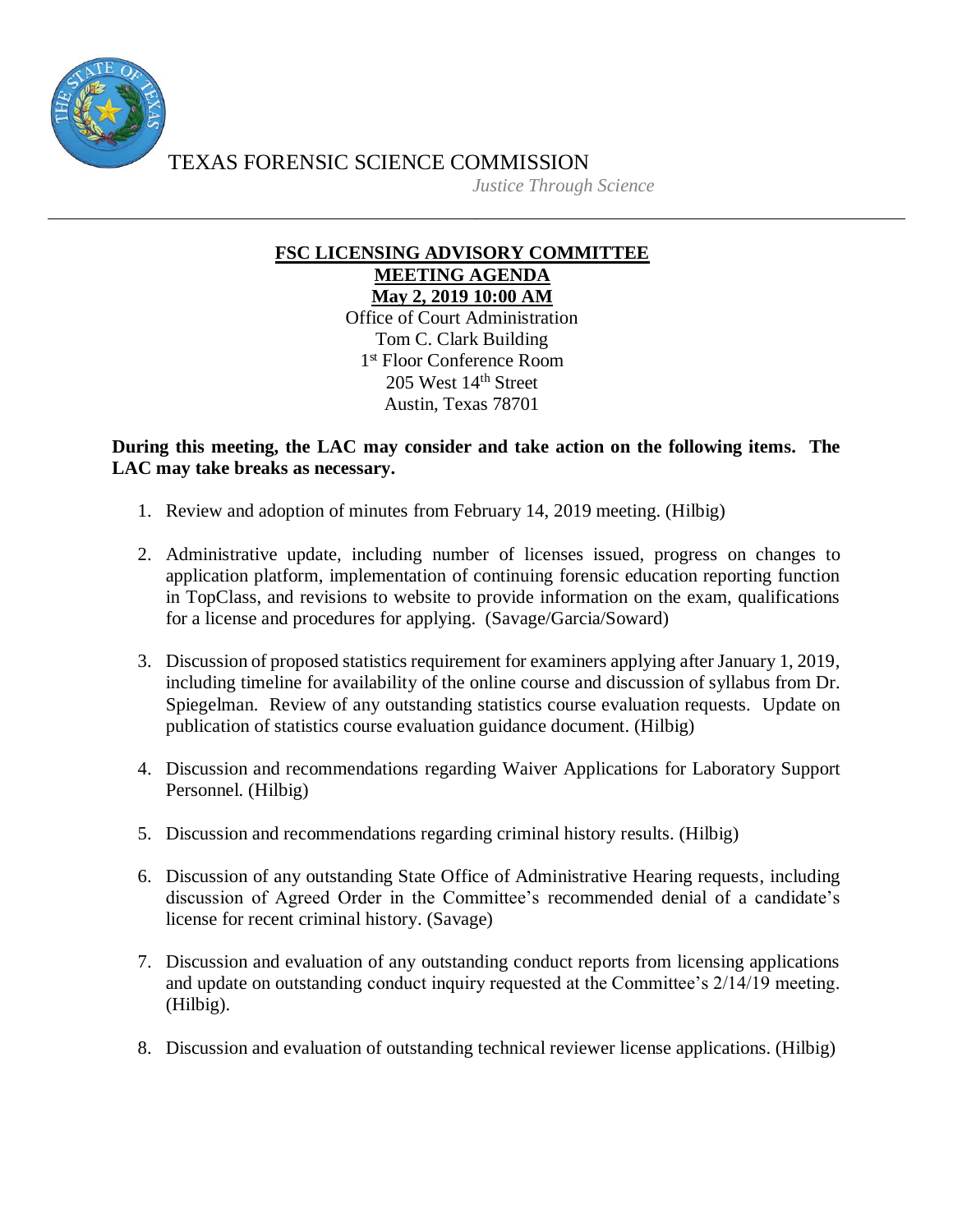- 9. Discussion and evaluation of any outstanding blanket license applications, including discussion and update from March 26, 2019 blanket rule task group meeting. (Hilbig)
- 10. Discussion and evaluation on any temporary license application requests. (Hilbig)
- 11. Discussion and evaluation of outstanding fourth exam requests. (Hilbig)
- 12. Update on Exam Evaluation Committee progress. (Hilbig)
- 13. Discuss cross-discipline issue where laboratory categorizes a particular sub-discipline in a different forensic discipline than the Commission's rules do and proposed solution for same (simple designation on the licensee's license). (Savage)
- 14. Review published licensing rules, including:
	- i. Rule expanding pre-Jan 1 exemption to include forensic disciplines later subject to accreditation requirements (*e.g.,* bloodstain pattern analysis);
	- ii. Rule allowing university students to take forensic analyst and/or technician exam and revisions to rule for provisional licenses and fourth exam requests;
	- iii. Rule regarding Presiding Officer or Designee authority on criminal history reviews/denials; and
	- iv. Rule revision to technical reviewers license. (Savage)
- 15. Review outstanding draft licensing rules and proposed rule concepts for approval, including:
	- i. Continuing forensic education rule updates, including number of discipline-specific training hours required for multiple disciplines, rollover of hours from previous license cycle and clarification of credit for "date-delivered";
	- ii. Rule regarding authority to deny for conduct on initial application; and
	- iii. Revisions to rules post-January 1 requirements. (Savage)
- 16. Update from Mandatory Legal and Ethics Training Development group. (Hines/Ashworth/Hilbig/Koehler)
- 17. Review licensing advisory board appointments and terms; discuss soliciting applications from TACLD. (Garcia/Savage)
- 18. Review any specific coursework and minimum education requirement transcript review requests. (Hilbig/Koehler)
- 19. Discuss licensing requirements for crime scene reconstruction, including bloodstain pattern analysis. (Hilbig)
- 20. Update from the Texas Association of Crime Laboratory Directors. (Stout)
- 21. Schedule and location of future meetings.